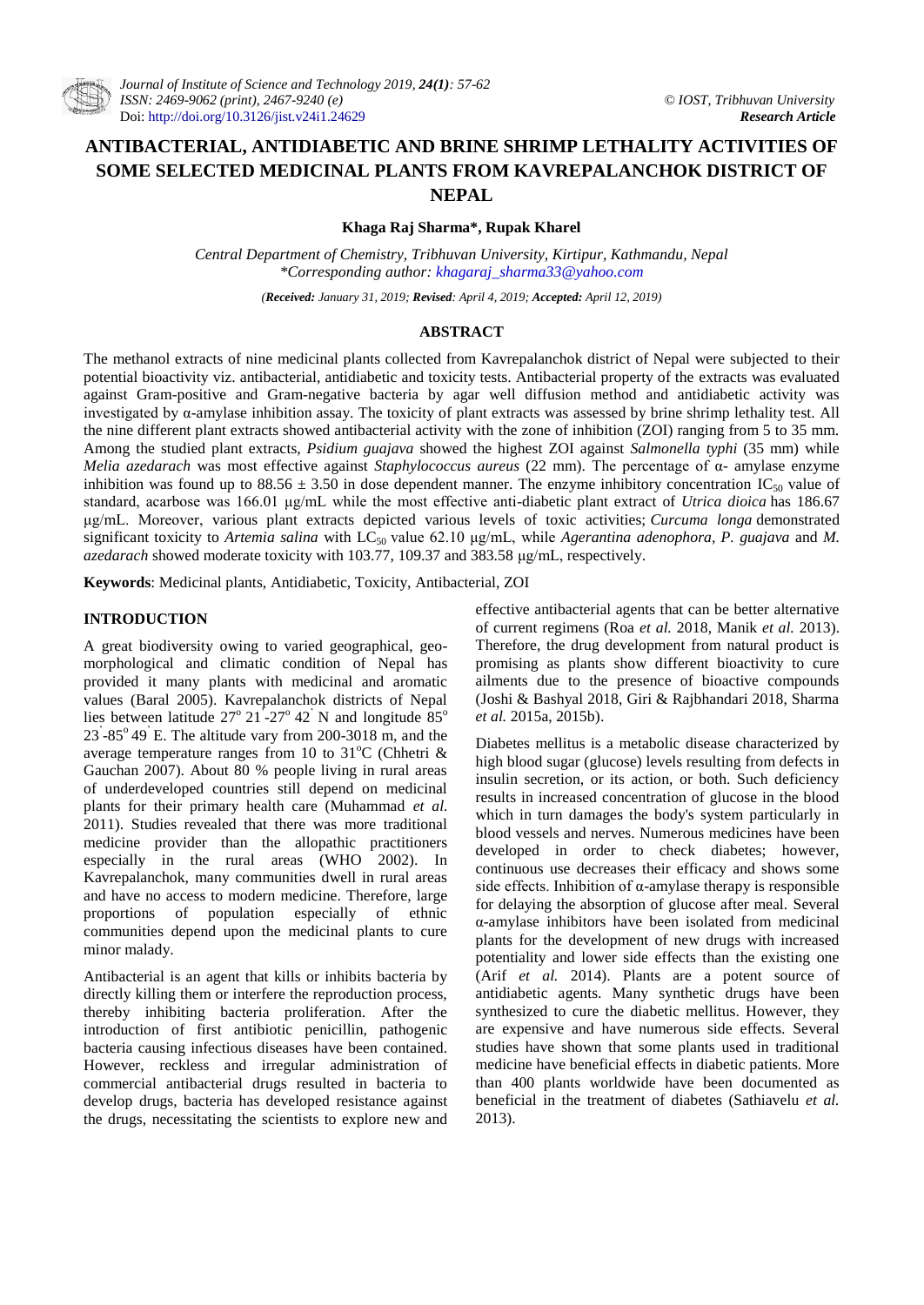*Antibacterial, antididiabetic and brine shrimp lethality activities of some ….* 

Toxicity studies are useful initial step in determining the potential toxicity of a substance, including plant extracts or biologically active compounds isolated from plants. Minimal to no toxicity is essential for a successful development of pharmaceutical or cosmetic preparation and in this regard, cellular toxicity studies play a crucial role (Lyndy & Jacobus 2014). For the bioactive compound of either natural or synthetic origin, lethality test is a rapid and comprehensive test. It easily utilizes a large number of organisms for statistical validation and requires no special equipment and relatively small amount of sample (2-20 mg or less) is sufficient (Sarah *et al.* 2017). The larva, nauplii about 22 mm long, are large enough to observe without high magnification and small enough for hatching in enormous amount without extensive workspace in a laboratory (Meyer *et al.* 1982).

## **MATERIALS AND METHODS**

## **Collection and identification of plant samples**

Different parts of nine medicinal plants *Spondias pinnata*, *Melia azedarach*, *Psidium guajava, Agerantina adenophora*, *Utrica dioica*, *Bauhinia variegata*, *Achyranthes aspera*, *Curcuma longa* and *Eleocarpus anjastifolius* were collected from a farmland of Panchkhal municipality, Kavrepalanchok, Nepal. The plants were collected in the summer (May/June) of 2017. The plants were identified by the Prof. Dr. Mohan Sivakoti and Prof. Dr. Sangeeta Rajbhandari, Central Department of Botany, Tribhuvan University, Kathmandu, Nepal.

#### **Extract preparation**

Cleaned parts of plants were dried under the shade at room temperature. Dried samples were chopped into pieces and powdered using a mechanical grinder. Dried powder (100 g) was mixed separately in 400 mL methanol. The flasks were sealed tightly and extraction was done for 72 hours with occasional shaking. The obtained extracts were filtered and concentrated in a rotary evaporator. The yield of each fraction was determined and all the extracts were stored at 4 ºC in a refrigerator until analyses.

## **Antibacterial assay**

Antibacterial screening of the plant extracts was performed by agar well diffusion method. Effectiveness of antimicrobial substance was evaluated by determination of ZOI as per the protocol adopted by Cavalieri *et al.* (2005) with little modification. The bacterial strains which were used for the test were obtained from Micro Med, Thapathali, Kathmandu.

The bacterial strains were *Staphylococcus aureus* (ATCC 25923), *Escherichia coli* (ATCC 25922) and *Salmonella typhi*. They were inoculated and cultured on nutrient broth. Sterile culture plates of Muller-Hinton agar were prepared. A McFarland 0.5 standard was prepared and the

bacterial suspension was compared with it to adjust the turbidity of the inoculums for the susceptibility test. The inoculums of bacteria were transferred into Muller-Hinton agar using sterile cotton swab. The swab was used to spread the bacteria on the media in a confluent lawn. Wells were prepared by punching the bacterial culture inoculated agar plate with the help of sterile cork borer of 6 mm size. Four to six wells were made at equidistance on the plate. Then, 100 and 10 mg/mL of the working solution of the plant extract, 50 % DMSO in water as a negative control and ofloxacin (0.3 %) as a positive control were loaded into the respective wells with the help of a micropipette. The plates were then left for half an hour with the lid closed so that the extract diffused into media. The plates were incubated overnight at  $37^\circ$  C. After 24 hours of incubation, the plates were observed for the presence of inhibition of bacterial growth indicated by clear zone around the wells. The size of the ZOI was measured. The absence of ZOI was interpreted as the absence of activity.

#### **α-Amylase inhibition assay**

α-amylase inhibition assay was performed following the standard protocol (Kusano *et al.* 2011). Starch was used as a substrate; α-amylase converts starch into sugars. But acarbose inhibits the action of  $\alpha$ -amylase and hence decreases or stops the conversion of starch. The plant extracts whose antidiabetic activities are to be examined, must have same property as acarbose, i.e. they should retard or inhibit activity of the α-amylase enzyme. Acarbose, a drug used for treatment of type II diabetes mellitus was used as standard since it inhibits  $\alpha$ -amylase enzyme.

The amount of 40 µL of starch solution was pre-incubated at  $37^{\circ}$  C for 3 minutes with 20 uL of acarbose or plant extract at varying concentration of plant extract 40, 80, 160, 320 and 640  $\mu$ g/mL followed by adding 20  $\mu$ L of 3 U/mL α-amylase which were dissolved in phosphate buffer solution and incubation at 37° C for 15 minutes. Termination of the reaction was carried out by adding 80 µL of HCl (0.1 M) in pre-incubated mixture having amylase. Then,  $100 \mu L$  of iodine reagent (2.5 mM) was added in each solution and the final volume was made to 5 mL by adding distilled water. Absorbance was measured at 630 nm. The assay was carried out in triplicate for reliable result. Percentage of inhibition was calculated using equation (1).

% inhibition =  $(1 - (Abs2 - Abs1/(Abs4 - Abs3)*100)$  (1)

Where,

Abs $1 =$  absorbance of the incubated mixture containing plant sample, starch, and  $α$ -amylase

Abs2 = absorbance of incubated mixture of sample and starch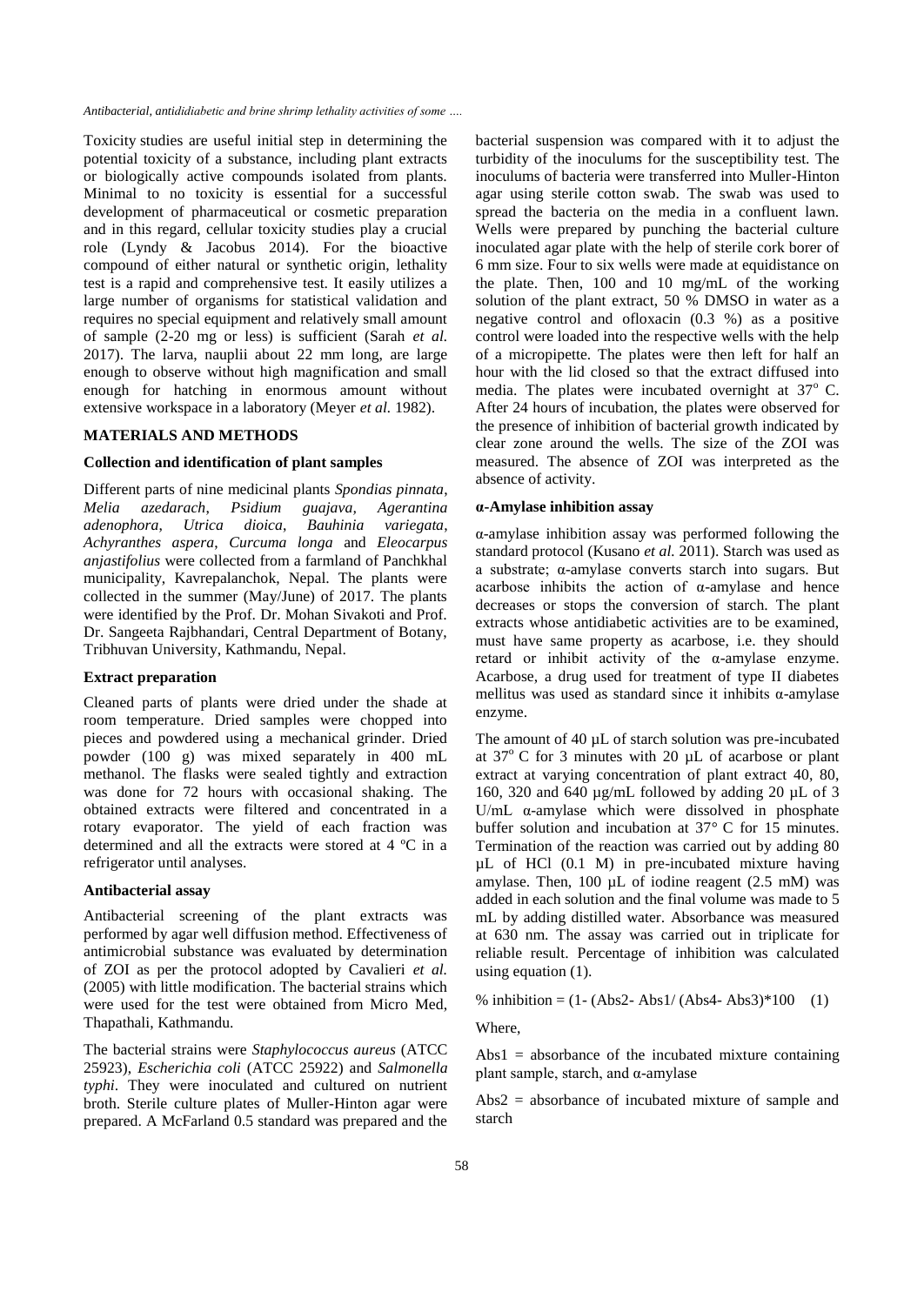Abs3 = absorbance of the incubated mixture of starch and α-amylase

Abs4 = absorbance of incubated solution containing starch.

# **Brine shrimp toxicity bioassay**

The toxicity assay was performed by using brine shrimp assay following the standard protocol (Meyer *et al.* 1982). The artificial sea water was prepared by dissolving 15 mg of sodium chloride, 0.45 g of potassium chloride, 0.55 g of calcium chloride and 1.76 g of magnesium sulphate in distilled water to make 500 mL solution. Brine shrimp nauplii hatching tank was filled with water and the eggs sprinkled in to the covered part of the tank. The bioactive compounds/extracts show toxicity towards brine shrimp larvae. This method evaluates the toxicity of extracts towards the nauplii by determining the  $LC_{50}$  ( $\mu$ g/mL). Compounds of  $LC_{50}$  value less than 1000 ppm are considered as potentially pharmaceutically active.  $LC_{50}$ value is the total lethal concentration dose required to kill 50 % of the shrimps. It can be determined as follows:

$$
\alpha = \frac{1}{n} \left( \sum y \cdot \beta \sum x \right) \tag{2}
$$

and

$$
\beta = \frac{\sum xy - \sum x \sum y / n}{\sum x^2 - (\sum x)^2 / n}
$$
 (3)

where, 'n' is the number of replicates (here three), 'x' is the log of constituents in mg/mL (log10, log100 and log1000 for three dose level respectively, 'y' is prohibit for average survivor of all replicates.

From probit regression  $y = \alpha + \beta X$  (4)

$$
X = \frac{(y - \alpha)}{\beta} \tag{5}
$$

where, Y is a constant having value 5 for calculating  $LC_{50}$ values.

Thus, 
$$
LC_{50} =
$$
 Antilog X (6)

## **Statistical analysis**

Data were recorded as mean  $\pm$  standard deviation of three determinations of absorbance for each concentration from which linear correlation coefficient  $(R^2)$  value was calculated using MS Office Excel 2007. The linear regression equation for a straight line is,  $y = mx + c$ where,  $y =$  absorbance of the extract,  $m =$  slope of the calibration curve,  $x =$  concentration of the plant extract and  $c =$  intercept.

#### **RESULTS AND DISCUSSION**

Quantitative estimation of extract and percentage yield of nine different plants was studied on the methanol solvent. Different plants gave different percentage of yield. The

yield percentage recovery of extract ranged from 2.94 percent to 19.38 percent in *Utrica dioica* and *Bauhinia variegate,* respectively. Table 1 presents the percentage yield of different plant extracts. The yield percentage was found in varied quantities and it might be due to the solvent polarity which affects the solubility of the constituents found in different plant parts.

**Table 1. Percentage yield of different plant extracts**

| Name of plants Quantity Part used | (g) |                   | Percentage<br>yield $(\% )$ |
|-----------------------------------|-----|-------------------|-----------------------------|
| S. spinnata                       | 100 | <b>Bark</b>       | 13.79                       |
| M. azedarach                      | 100 | <b>Bark</b>       | 13.79                       |
| P. guajava                        | 100 | <b>Bark</b>       | 15.63                       |
| A. adenophora                     | 100 | Whole plant 10.33 |                             |
| U. dioica                         | 100 | Root              | 2.94                        |
| B. variegate                      | 100 | <b>Bark</b>       | 19.38                       |
| A. aspera                         | 100 | Whole plant 5.61  |                             |
| C. longa                          | 100 | Rhizome           | 9.67                        |
| E. anjastifolius                  | 100 | Seed              | 5.62                        |

#### **Antimicrobial activity**

Antibacterial activity of the extract of different plants evaluated *in vitro* against Gram-positive and negative bacteria is shown in Table 2. The measurement of ZOI produced by different plant extracts at concentration of 10 mg/mL and 100 mg/mL against three different bacteria *Salmonella typhi*, *Escherichia coli* and *Staphylococcus aureus* are illustrated in Table 2. All the extracts exhibited some antibacterial activity against potential pathogenic bacteria. Previous study showed that high antibacterial activity was recorded in *P. guajava* extract with ZOI 35 mm and in *A. aspera* extract with 19 mm of clear inhibition zone against *S. typhi* and *E. coli* respectively. Methanolic extract of *P. guajava* showed mean ZOI 8.27 and 12.3 mm against *Bacillus cereus* and *S. aureus*, respectively and no ZOI against Gram-negative bacteria (Biswas *et al.* 2012). The zone of inhibition increased with increase in the concentration of plant extracts (Pokhrel *et al.* 2015). Standard antibiotic, ofloxacin (0.3 %) showed zone of inhibition ranging from 20 to 38 mm against all test organisms. The antibacterial activity showed by different plant extracts can be attributed to different secondary metabolites present in plants.

ZOI ranged from 12 mm to 19 mm against *E. coli* and 19 mm being ZOI of *P. guajava* at 100 mg/mL concentration and the standard, ofloxacin (0.3 %) showed ZOI of 35 mm*.* Similarly ZOI ranged from 12 mm to 22 mm against *S. aureus*. 22 mm being of *M. azederach* at 100 mg/mL concentration and the standard, ofloxacin (0.3 %) showed ZOI of 38 mm against *S. typhi*. The plant extract of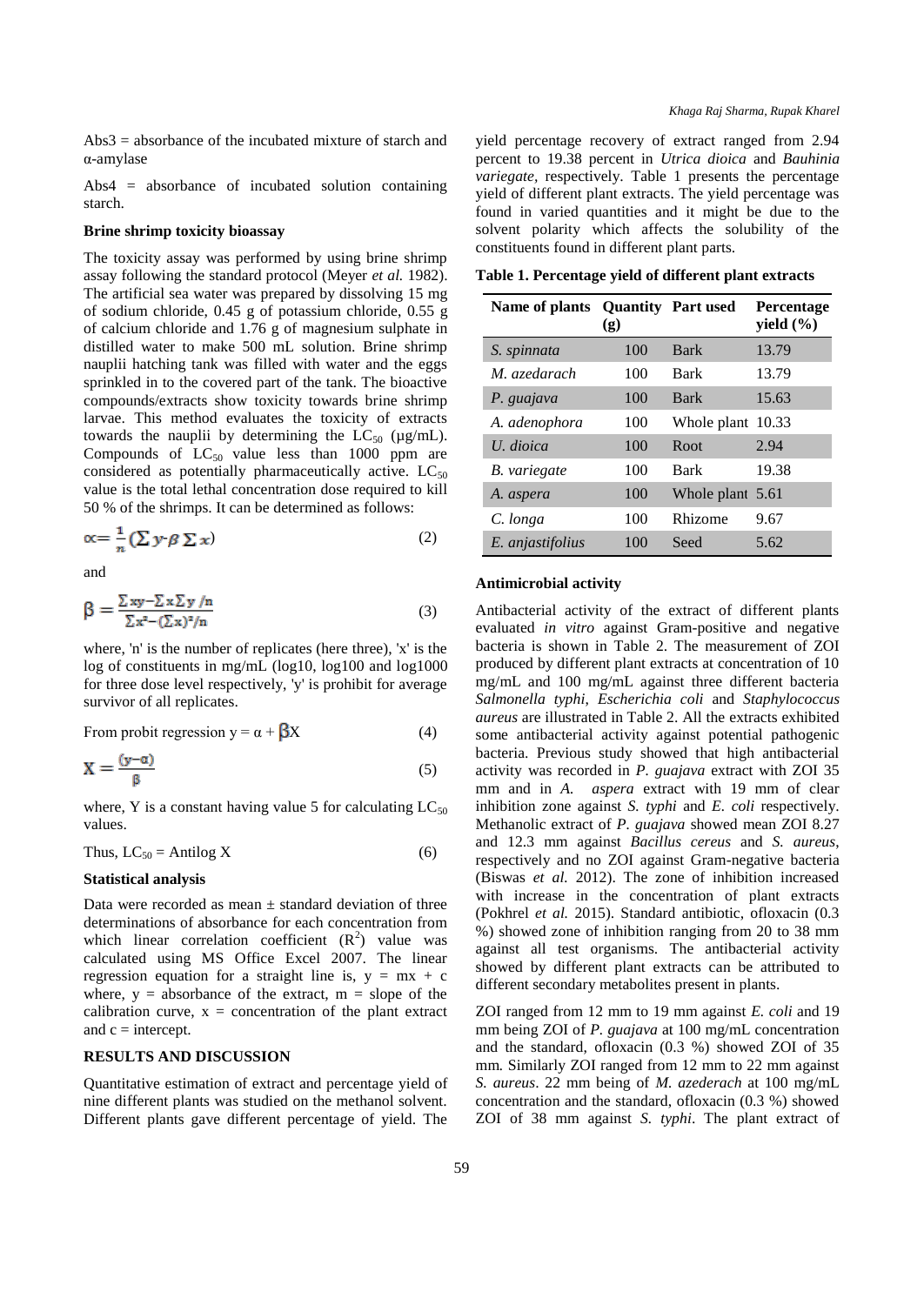*Antibacterial, antididiabetic and brine shrimp lethality activities of some ….* 

*Psidium guajava* showed ZOI 35 mm was the remarkable antibacterial potential against *Salmonella typhi* at 100 mg/mL concentration. The standard, however, showed ZOI of only 20 mm against *S. typhi* strain.

**Table 2. Antibacterial activity of plant extracts on** *Salmonella typhi, Escherichia coli* **and** *Staphylococus aureus*

| <b>Plant extracts</b>        | ZOI mm<br>(Salmonella typhi) |                     | ZOI mm<br>(Escherichia coli) |             | ZOI mm<br>(Staphylococcus aureus) |             |
|------------------------------|------------------------------|---------------------|------------------------------|-------------|-----------------------------------|-------------|
|                              | $10 \text{ mg/mL}$           | $100 \text{ mg/mL}$ | $10 \text{ mg/mL}$           | $100$ mg/mL | $10 \text{ mg/mL}$                | $100$ mg/mL |
| Spondias pinnata             | 11                           | 26                  | 10                           | $\Omega$    | 16                                | 21          |
| Melia azedarach              | 6                            | 22                  | 12                           | 14          | 12                                | 22          |
| Psidium guajava              | 20                           | 35                  | 17                           | 19          | 17                                | 21          |
| Agerantina adenophora        | 17.5                         | 21                  | 13                           | 14          | $\Omega$                          | $\Omega$    |
| Bauhinia variegata           | 12                           | 24                  | $\Omega$                     | $\Omega$    | 15                                | 21          |
| Achyranthes aspera           | 5                            | 20                  | 17                           | 20          | 13                                | 13          |
| Eleocarpusan jastifolius     | 15                           | 26                  | 11                           | $\Omega$    | $\Omega$                          | 13          |
| Curcuma longa                | 11                           | 17                  | 15                           | 17          | 15                                | 15          |
| Positive control (Ofloxacin) | 20                           |                     | 35                           |             | 38                                |             |
| Negative control             | $\theta$                     |                     | $\Omega$                     |             | $\Omega$                          |             |

ZOI ranged from 0 mm to 20 mm against *E. coli* and 19 mm being ZOI of *P. guajava* at 100 mg/mL concentration and the standard, ofloxacin (0.3 %) showed ZOI of 35 mm. Similarly, ZOI ranged from 12 mm to 22 mm against *S. aureus* with highest 22 mm being from *M. azederach* at 100 mg/mL concentration. The standard ofloxacin showed ZOI of 38 mm against *S. typhi*. The plant extract of *P. guajava* showed highest ZOI of 35 mm, which was the remarkable antibacterial potential against *Salmonella* 

*typhi* at 100 mg/mL concentration. The standard, however, showed ZOI of only 20 mm against *this* strain.

# *In-vitro* **α-amylase inhibition activity**

α-amylase inhibitory activity of plant extracts was determined from quantitative starch-iodine method. The percentage inhibition of different plant extracts *versus* concentration and antidiabetic activity in term of  $IC_{50}$ values of different extract are shown below:



**Fig. 1. α-amylase inhibition activity with different concentration of plant extracts**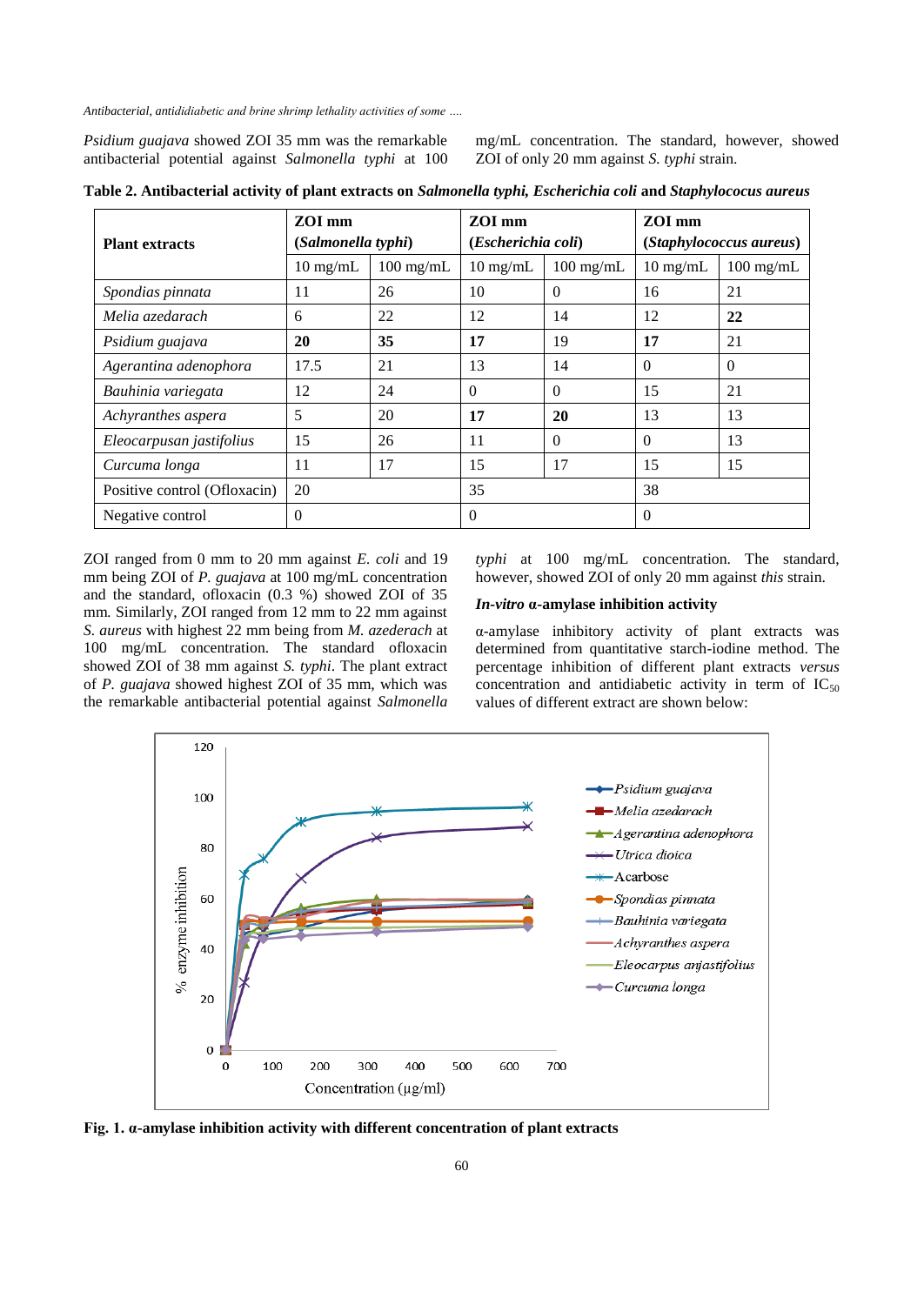| <b>Plant extracts</b>    | $IC_{50}(\mu g/mL)$ |
|--------------------------|---------------------|
| Acarbose                 | 166.01              |
| Spondia spinnata         | 412.72              |
| Melia azedarach          | 515.91              |
| Psidium guajava          | 339.61              |
| Agerantina adenophora    | 304.75              |
| Utrica dioica            | 186.67              |
| Bauhinia variegata       | 309.26              |
| Achyranthes aspera       | 284.5               |
| Eleocarpus anjastifolius | 471.74              |
| Curcuma longa            | 505.63              |

**Table 3. α-Amylase inhibition activity**

The percentage inhibition of *Utrica dioica* was found to be concentration dependent with a steep rise in percentage inhibition with concentration and its value was 88.56  $\pm$ 3.50 at 640 µg/mL concentration. The standard, acarbose displayed percentage inhibition of  $90.49 \pm 1.75$  at the same concentration. The plant extracts except *Utrica dioica* showed the percent inhibition ranging from 40 to 60 with gradual increase in percent inhibition with increase in concentration. Again, the  $IC_{50}$  values of different plants extract along with standard were evaluated and found that the value ranged from 186.67 µg/mL to 515 µg/mL. The maximum percent inhibition by *Utrica dioica* depicted the  $IC_{50}$  value 186.67  $\mu$ g/mL while standard, acarbose showed  $IC_{50}$  value of 166.01 µg/mL. Thus, among the selected medicinal plants, *U. dioica*  showed the highest percentage inhibition of  $\alpha$ -amylase.

## **Brine shrimp toxicity**

The pure compounds/extracts from the natural source must be examined for its toxicity before it is preceded for translational studies. The extract of different medicinal plants was screened for *in vitro* cytotoxic activity by brine shrimp lethality test.

The result showed that  $LC_{50}$  of different plant extracts ranged from 62.10 to  $1.20 \times 10^7$  µg/mL of *Curcuma longa* and *Achyranthes aspera*, respectively. *Curcuma longa* can be inferred to have very strong toxic effect. Likewise, *Agerantina adenophora, Psidium guajava* and *Melia azedarach* revealed a moderate toxicity with 103.77, 109.37 and 383.58 µg/mL, respectively. So, these plants can be suggested to be used as therapeutic agents. However, *Achyranthes aspera, Bauhinia variegata, Utrica dioica* and *Spondias pinnata* showed very low or insignificant toxicity effect. Plant extract resulting in  $LC_{50}$ less than 1 mg/mL are considered toxic to the larvae (Muhammad & Sirat 2013)

| <b>Plant extracts</b>    | $LC_{50}$ (µg/mL)  |
|--------------------------|--------------------|
| Spondia spinnata         | 146702.59          |
| Melia azedarach          | 383.58             |
| Psidium guajava          | 109.37             |
| Agerantina adenophora    | 103.77             |
| Utrica dioica            | 32944.11           |
| Bauhinia variegata       | 283486.37          |
| Achyranthes aspera       | $1.20 \times 10^7$ |
| Eleocarpus anjastifolius | 1391.12            |
| Curcuma longa            | 62.10              |

#### **CONCLUSION**

This study provides some scientific support for the use of traditional medicinal plants in the management of several ailments. *P. guajava*, *M. azedarach* and *A. aspera* can be used as the potential sources for natural antibacterial agent and provides scientific support to the traditional claims of various tribes regarding curative effects. *C. longa* showed high toxic effect in comparison to plant extracts *Melia azedarach, Psidium guajava* and *Agerantina adenophora*  with moderate cytotoxic effect. Anti-diabetic assay depicted the wide range of percent inhibition in different plants extracts. However, *U. dioica* was found potent αamylase inhibitor and showed the inhibition near to the standard acarbose. The plant extract with lower  $IC_{50}$  value will be greatly beneficial to reduce the rate of digestion and absorption of carbohydrate and thereby contribute for effective treatment of diabetes by decreasing hyperglycemia. Thus we recommend that further bioassay guided fractionation and isolation approaches are required on the active plant extract to identify the compound responsible for the promising *in-vitro* anti-diabetic activity.

#### **ACKNOWLEDGEMENTS**

Authors are thankful to Prof. Dr. Mohan Siwakoti and Prof. Dr. Sangeeta Rajbhandari of Central Department of Botany, Tribhuvan University, Kirtipur, Kathmandu for identification of plants and are grateful to the Central Department of Chemistry for laboratory facilities.

#### **REFERENCES**

- Arif, T., Sharma, B., Gahlaut, A., Kumar, V. and Dabur, R. 2014. Anti- diabetic agents from medicinal plants: a review. *Chemical Biology Lett*ers **1**(1): 1-13.
- Baral, R.S. 2005. *A handbook of medicinal plants in Nepal*. **15**: 347.